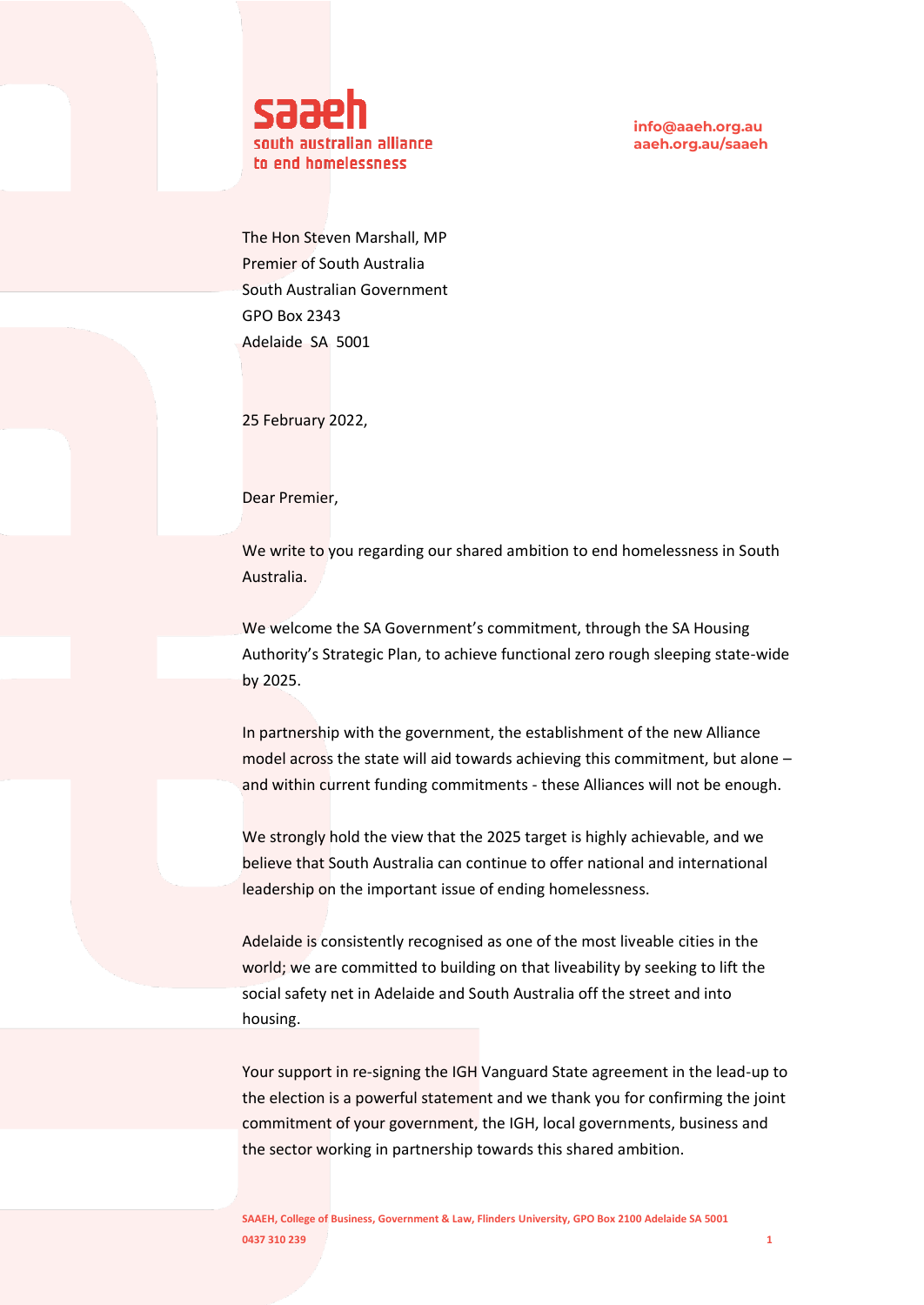We write as organisations committed to playing our part in the collective efforts needed to end homelessness in South Australia, and we call on your government to:

- 1. Support the implementation of the Vanguard State Agreement recently signed.
- 2. Provide 'backbone' funding for the South Australian Alliance to End Homelessness (SAAEH), to support the implementation of Advance to Zero methodology across South Australia through the new service delivery alliances, for the life of the strategy.
- 3. Commission a whole-of-state government taskforce to aid in the interdepartmental coordination efforts.
- 4. Fund the implementation of the Dame Louise Casey IGH Review Recommendation for a Rough Sleeper Coordinator.
- 5. Support the implementation of the systemic and service recommendations in the Aboriginal Mobility Data Report.
- 6. Trial a new allocation process of existing supportive housing properties via the Alliances' By-Name List and allocation systems. This will improve the current existing discretionary housing allocation process undertaken by individual community housing providers.
- 7. Expand access to permanent supportive housing based on what Quality By-Name List data demonstrates is needed to end chronic rough sleeping homelessness in SA.
- 8. Commit to increased investment in social housing.

We also wish to make it clear that there is a need for additional funds on top of that already allocated through the National Housing and Homelessness Agreement (NHHA) to support the immediate priorities 1-6 as well as the longer-term needs 7-8 listed above.

We acknowledge and thank your government for the strong support for people experiencing homelessness during COVID-19 lockdowns, the nation's first establishment of Alliance models for service delivery, and the recent allocation of funding for 12 months to the Adelaide Zero Project and to establish SAAEH.

Premier, thank you for your consideration of these matters. We look forward to hearing from you.

Sincerely,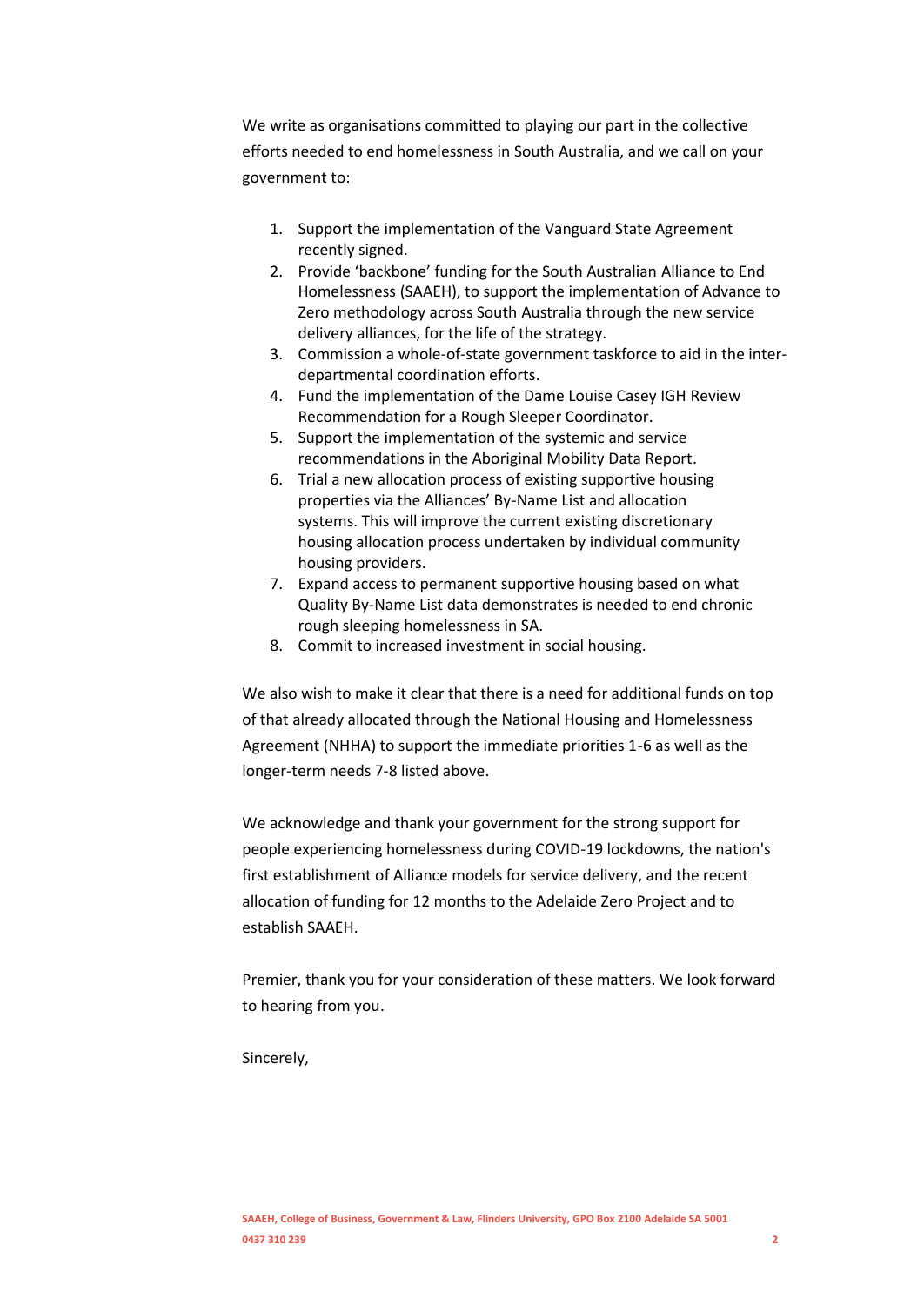David Pearson CEO - AAEH

Caro Mader Director - SAAEH Livia Carusi Interim Co-Chair - SAAEH

Meason.

Amader

CC:

- Minister for Human Services
- Leader of the Opposition & Labor Party
- Shadow Minister for Human Services
- Leader of the SA Greens

**On behalf of the following organisations:**



**SAAEH, College of Business, Government & Law, Flinders University, GPO Box 2100 Adelaide SA 5001 0437 310 239 3**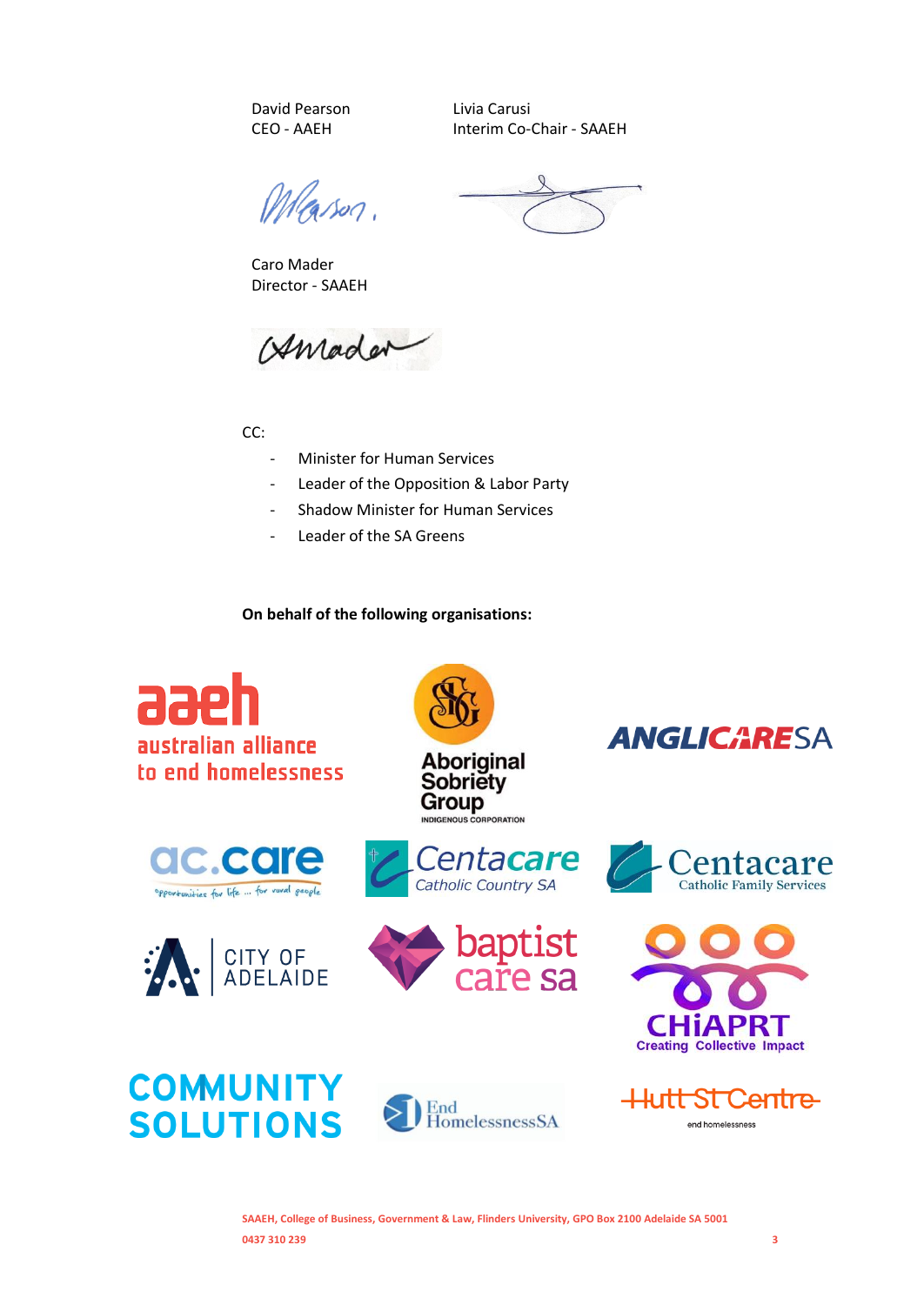























**St Vincent de Paul Society** 

good works